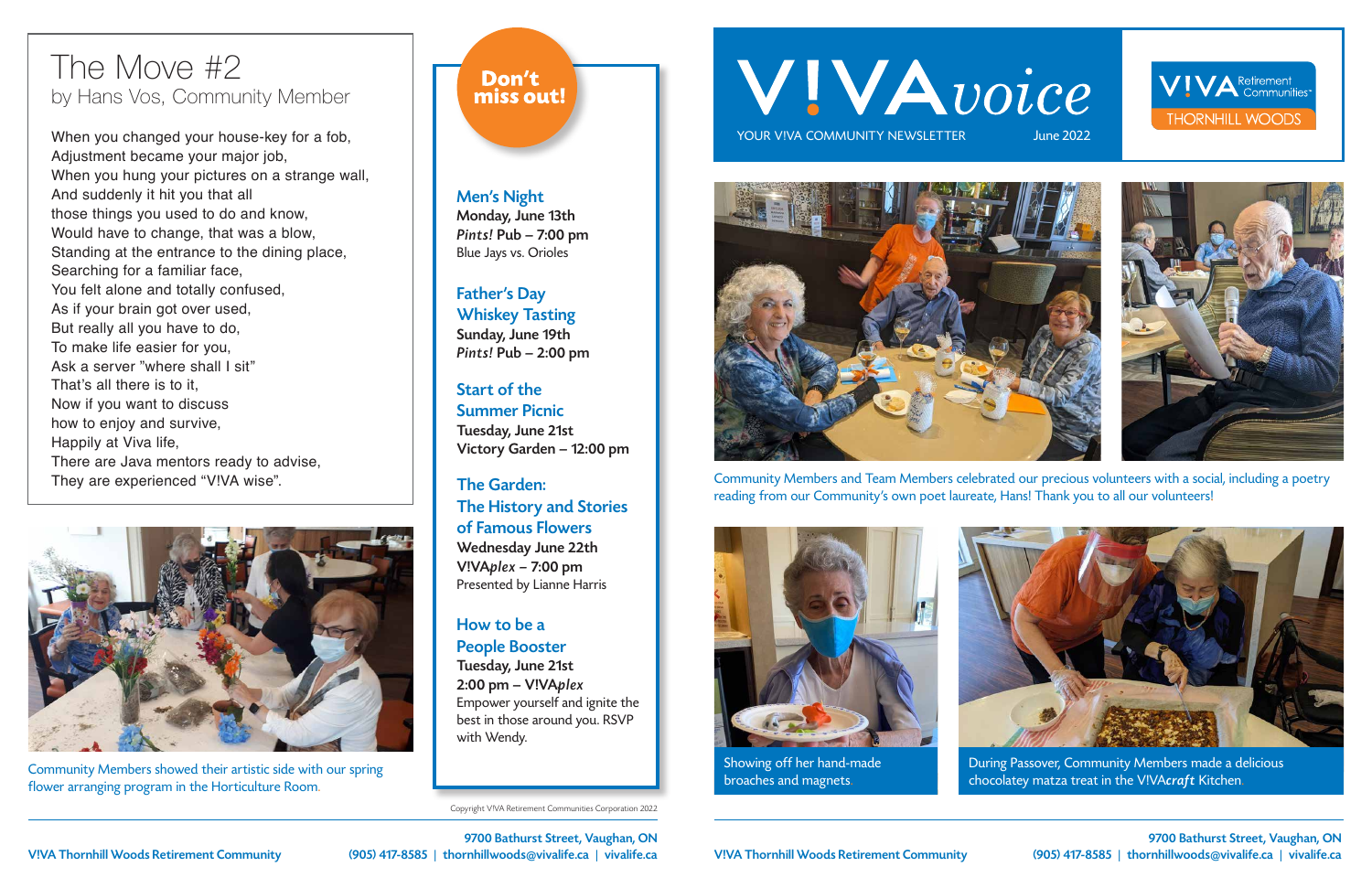T**o register, go to www.vivalife.ca/mentalhealth or call Wendy at (905) 417-8585 or email thornhillwoods@vivalife.ca**

## Word Search! Take a break with this challenging



Please join us as we continue to increase awareness around mental health as an important issue for older adults, provide seniors and loved ones with relevant education and resources, and raise funds for local organizations supporting seniors' mental health.



A monthly series to help us feel better together!



### Upcoming Events

*\*Conditions apply including public health protocols.*



### **How to be a People Booster**

**with Guest Speaker: Patricia Morgan NOW AVAILABLE IN-PERSON\* OR ONLINE!**

LEARN E V U K R L O J H M B P B H U D K I S S E S H K C L D J U E E H Y M G E D Q W E N O J C E I S Z S E H L Q S T J Z F A G N I K R O W D R A H M C T A O Y K V B U H U A G Z U Y F U N N Y P E T T O R R L Y Q Q A T J E S M P Q S P L A Y R J W S L N S L O O R Q N Z V E M W G G P U M M O I G G U G A I D V N I M D N O W E Z Z N F T P T E T Q P O M S I O N F G A Y F H V R U V Y M Y E P S L J A R T F N C L A U I B I S W R Y U E L C U B O L I W E H G T C E O H E D I U G F Y P L T U X B B R E F N A L R A E P U V C N G Z A T W T R O F M O C T R E N E M Y E H S O B C A Y H L Z J N L Z M W R Z E G K V A E G X D Y N N E S K R T O G E T H E R C H V S O K U U C E Y B D G L E N S I G N E W O H W T H X L N M C G P B S U G L L T A P C R S N D V C S X N L B L Z F R G A J R F N I X X Y A Z H C U C C E D L O N T X J V Z E E Y R I I X A S K B Y 8 7 N 7 V X T F A R S O J E C M I M S D Y M T E E W S A F M Q A H M H E K M C R B G M R Y E E G B A N W L I S L S V G Q M E T W Z I E I N M B L U W Y B H O X L O Q I S K G O D Y I N Z N V N J E W S B G H W M R F V X D K I A I I Y C Q B I U N A R Father's Day

#### TUESDAY, JUNE 21ST | 2:00 PM

Empower yourself and ignite the best in those around you by learning about these resiliencyenhancing concepts and tools. Prepare to amplify your self-awareness and to improve your presence with others. Join us for a joyful and uplifting session with author, speaker & therapist Patricia Morgan.

**Patricia Morgan, Author, Speaker & Therapist** puzzle! Good luck!

ADORE CHILD **COMFORT** FATHER FUNNY GAMES **GENEROUS GUIDE** HANDSOME HARDWORKING

Husband (1989)

LIFE LOVE **MEMORIES MENTOR** PLAY **PROTECT SILLY SPECIAL** STRONG

SWEET

(905) 417-8585 | thornhillwoods@vivalife.ca | vivalife.ca 9700 Bathurst Street, Vaughan, ON

V!VA Thornhill Woods Retirement Community (905) 417-8585 | thornhillwoods@vivalife.ca | vivalife.ca V!VA Thornhill Woods Retirement Community 9700 Bathurst Street, Vaughan, ON



*www.saynotsweetanne.com*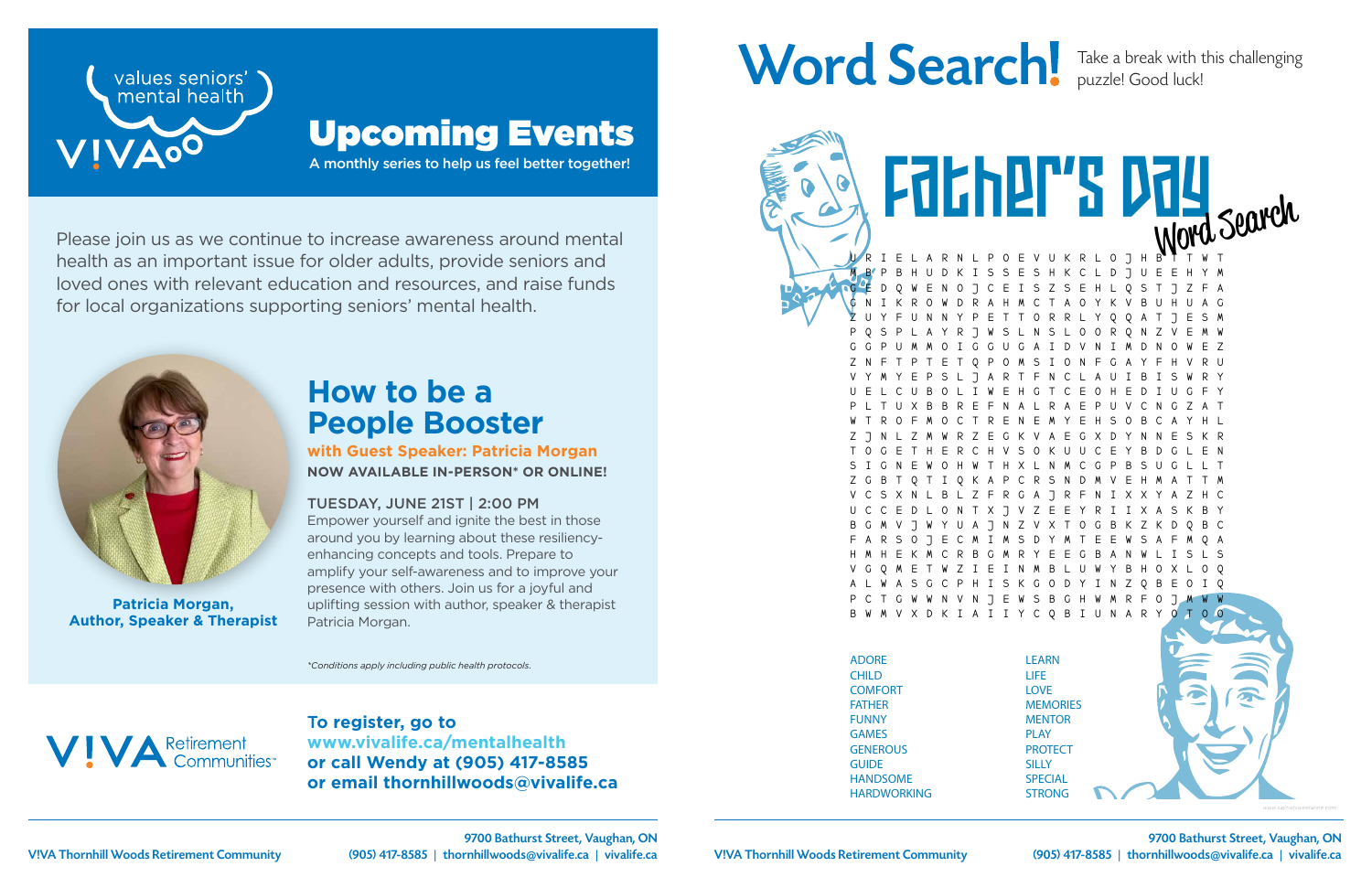## June  $2022$  Page 1 of 2

| <b>SUNDAY</b>                                                                                                                                                                                                                                                                                                                         | <b>MONDAY</b>                                                                                                                                                                                                                                                                                                                                                                                                                 | <b>TUESDAY</b>                                                                                                                                                                                                                                                                                                                                                                                               | <b>WEDNESDAY</b>                                                                                                                                                                                                                                                                                                                          | <b>THURSDAY</b>                                                                                                                                                                                                                                                                                                                                                                                                | <b>FRIDAY</b>                                                                                                                                                                                                                                                                                                                      | <b>SATURDAY</b>                                                                                                                                                                                                                                                                                                                                              |
|---------------------------------------------------------------------------------------------------------------------------------------------------------------------------------------------------------------------------------------------------------------------------------------------------------------------------------------|-------------------------------------------------------------------------------------------------------------------------------------------------------------------------------------------------------------------------------------------------------------------------------------------------------------------------------------------------------------------------------------------------------------------------------|--------------------------------------------------------------------------------------------------------------------------------------------------------------------------------------------------------------------------------------------------------------------------------------------------------------------------------------------------------------------------------------------------------------|-------------------------------------------------------------------------------------------------------------------------------------------------------------------------------------------------------------------------------------------------------------------------------------------------------------------------------------------|----------------------------------------------------------------------------------------------------------------------------------------------------------------------------------------------------------------------------------------------------------------------------------------------------------------------------------------------------------------------------------------------------------------|------------------------------------------------------------------------------------------------------------------------------------------------------------------------------------------------------------------------------------------------------------------------------------------------------------------------------------|--------------------------------------------------------------------------------------------------------------------------------------------------------------------------------------------------------------------------------------------------------------------------------------------------------------------------------------------------------------|
| <b>LEGEND</b><br><b>Orange Fitness Class</b><br><b>Special Event</b><br><b>Purple</b><br><b>Excursion</b><br><b>Green</b><br>Sign Up<br>$\blacksquare$<br>Shuttle<br>Cost required<br>-S<br>Walking<br>$\blacktriangleright$                                                                                                          | (PC) Perks! Café<br>Pints! Pub<br>(PP)<br>(VP)<br>V!VAplex<br>(VG) Victory Garden<br>(VS)<br>V!VAfit Studio<br>Lobby<br>(L)<br>(CC)<br><b>Community Commons</b><br>(BG) Brain Gym<br>(CK) V!VAcraft Kitchen<br><b>Family Den</b><br>(FD)<br>(HR) Horticulture Room<br>Pool<br>(P)                                                                                                                                             | <b>FATHER'S DAY</b><br><b>WHISKEY TASTING</b><br>JUNE 19th<br>2:15 PM<br>Join Neil Meirovich,<br><b>Whiskey Connoisseur, for a</b><br><b>Father's Day whiskey</b><br>cocktail tasting.<br><b>Snacks and non-alcoholic</b><br>beverages will be served as<br>well.<br>L'chaim!                                                                                                                                | 9:30 V!VAfit Balance (VS)<br>10:00 V!VAfit Sit (FD)<br>10:00 AquaFit w/ Jan (P)<br>10:45 Walking Group (L)<br>11:00 V!VAfit Sit & Stand (VS)<br>Concert w/ Jay Vazquez (L,<br> 2:00<br>PC)<br><b>Conversations With The</b><br>3:30<br>Java Club (VG)<br><b>Wheel of Fortune and</b><br>7:00<br>Jeopardy (FD)<br>Movie Night (VP)<br>7:00 | 2 Provincial Elections -<br>Voting station in main lobby<br>10:00 Zumba w/ Mandi (VS) ↓<br>10:00 V!VAfit Sit (FD)<br>11:00 V!VAfit Sit & Stand (VS)<br>11:15 Challah Baking - Pt1 (CK)<br>1:30<br>Challah Baking – Pt2 (CK)<br>2:00<br>Audio Book Club (CK)<br><b>Therapeutic Colouring (FD)</b><br>BEANO! (PP)<br>3:00<br>Yiddish Club (PP)<br>4:00<br>A Night at the Movies w/<br>7:00<br><b>Aubrey (VP)</b> | 3<br>10:00 V!VAfit Sit (FD)<br>11:00 V!VAfit Balance (VS)<br><b>Advanced Walking Group</b><br>11:30<br>2:00<br>Name That Tune (PP)<br>V!VA's Happy Hour (PP)<br>3:30<br><b>Shabbat Service w/ Rabbi</b><br>6:00<br><b>Corber (VS)</b><br>7:00<br>Movie Night (VP)                                                                  | <b>Shavuot Begins</b><br>4<br><b>Shabbat Service from Beit</b><br>9:00<br>Rayim on Zoom (VP)<br>10:00 V!VAfit Sit (FD)<br>11:00 DrumFit & Music (VS)<br>Musical entertainment w/<br>2:00<br>Sharon Harding (VP)<br>Trivia Hour (CK)<br>3:00<br>4:00<br>Text Twist (VP)<br>7:00<br>Movie Night (VP)                                                           |
| 10:00 V!VAfit Sit (FD)<br>11:00 DrumFit & Music (VS)<br>10:45 Shoppers/Longos (L) V<br><b>Billiards &amp; Pub Games &amp;</b><br>2:00<br><b>Shavuot Snacks (PP)</b><br>TV Series: The Crown (VP)<br>3:00<br>2:30 Shoppers/Longos (L) V<br>V!VA's Favourite Jewish<br>3:45<br>Music Hour (PP)<br>7:00 Movie Night (VP)                 | 6 Shavuot Ends<br>10:00 V!VAfit Sit (FD)<br>10:00 Zumba w/ Mandi (VS) ↓<br>11:00 V!VAfit Balance (VS)<br>11:00 Java Mentorship Group (CK)<br>Knit & Chat (CK)<br>2:00<br><b>Concert: Frank Sinatra- Ol'</b><br>2:00<br>Blue Eyes is Back (VP)<br><b>Shavuot Art w/ Aubrey</b><br>2:15<br>$(PP)$ $\checkmark$<br><b>Current Events Discussion</b><br>3:30<br>w/ Leon (PP)<br><b>Shavuot Jeopardy Night</b><br>7:00<br>(PP)     | V!VAfit Sit & Stand (VS)<br> 9:30<br>10:00 V!VAfit Sit (FD)<br>10:30 Pictionary (FD)<br>11:00 V!VAfit Sit & Stand (VS)<br>11:15 Nosh & Drosh w/ Dalia<br>(CK)<br>Audio Book Club (CK)<br>2:00<br>3:00<br>BEANO! (PP)<br><b>Meditation in Motion (VG)</b><br>$ 4:00\rangle$<br>7:00<br>Movie Night (VP)                                                                                                       | 8<br>9:30 V!VAfit Balance (VS)<br>10:00 V!VAfit Sit (FD)<br>10:00 AquaFit w/ Jan (P)<br>10:45 Walking Group (L)<br>11:00 V!VAfit Sit & Stand (VS)<br><b>Concert w/ Fern Dworkin</b><br>2:00<br>(L, PC)<br>You Be The Judge (CK)<br>3:30<br><b>Wheel of Fortune and</b><br>7:00<br>Jeopardy (FD)<br>7:00<br>Movie Night (VP)               | 9<br>10:00 Zumba w/ Mandi (VS) ↓<br>10:00 V!VAfit Sit (FD)<br>11:00 V!VAfit Sit & Stand (VS)<br> 2:00 <br>Audio Book Club (CK)<br><b>DrumFit &amp; Music (FD)</b><br> 2:00 <br>BEANO! (PP)<br> 3:00 <br>Yiddish Club (PP)<br> 4:00 <br><b>Jewish Film Festival Movie</b><br>7:00<br>w/ Aubrey (VP)                                                                                                             | 10<br>10:00 V!VAfit Sit (FD)<br>11:00 V!VAfit Balance (VS)<br><b>Advanced Walking Group</b><br>11:30<br><b>Vendor: Fifth Avenue</b><br>$10-3$<br>Jewelry (PP)<br>2:00<br>Name That Tune (PP)<br>3:30<br><b>V!VA's Happy Hour (PP)</b><br><b>Shabbat Service w/ Rabbi</b><br>6:00<br><b>Corber (VS)</b><br>7:00<br>Movie Night (VP) | 11<br><b>Shabbat Service from Beit</b><br>9:00<br>Rayim on Zoom (VP)<br>10:00 V!VAfit Sit (FD)<br>10:00 AquaFit w/ Jill (P)<br><b>Stouffville Flea Market (L)</b><br>11:00<br>11:00 DrumFit & Music (VS)<br><b>Jewish Film Festival Movie</b><br>2:00<br><b>Matinee (VP)</b><br>Trivia Hour (CK)<br>3:00<br>Text Twist (VP)<br>4:00<br>7:00 Movie Night (VP) |
| 12<br>10:00 V!VAfit Sit (FD)<br>11:00 DrumFit & Music (VS)<br><b>Illusionist at the Meridian</b><br><b>Arts Centre: Vitaly -</b><br>12:45<br>Afternoon of Wonders (L) \$<br>Billiards & Pub Games (PP)<br>2:00<br>3:00 TV Series: The Crown (VP)<br>V!VA's Favourite Music and<br>3:45<br>Movement Hour (PP)<br>7:00 Movie Night (VP) | 13<br>10:00 V!VAfit Sit (FD)<br>10:00 Zumba w/ Mandi (VS) ↓<br>11:00 V!VAfit Balance (VS)<br>11:00 Java Mentorship Group (CK)<br>$ 2:00$ Knit & Chat (CK)<br><b>Concert: Barbra Streisand</b><br>2:00<br>-One Night Only At the<br><b>Village Vanguard (VP)</b><br>2:15<br>Art w/ Aubrey (FD) $\vee$<br><b>Current Events Discussion</b><br>3:30<br>w/ Leon (PP)<br>Men's Night: Blue Jays vs.<br>7:00<br><b>Orioles (PP)</b> | 14<br>9:30 V!VAfit Sit & Stand (VS)<br>10:00 V!VAfit Sit (FD)<br>10:30 Pictionary (FD)<br>11:00 V!VAfit Sit & Stand (VS)<br>11:15 Nosh & Drosh w/ Dalia<br>(CK)<br>Audio Book Club (CK)<br> 2:00 <br> 3:00 <br>BEANO! (PP)<br> 4:00 <br><b>Meditation in Motion (VG)</b><br><b>Lecture: Aged to</b><br><b>Perfection: Benefits of</b><br>7:00<br><b>Exercise from Head to Toe</b><br>w/ Dr. Jill Franks (VP) | 15<br>9:30 V!VAfit Balance (VS)<br>10:00 V!VAFit Sit (FD)<br>10:45 Walking Group (L)<br><b>Community Council</b><br>11:00<br>Meeting (VP) $\vee$<br>1:00-<br>Hearing Clinic (FD) ↓<br>3:30<br><b>Concert w/ Bruce Tournay</b><br> 2:00<br>(L, PC)<br><b>Conversations With The</b><br>3:30<br>Java Club (VG)<br>7:00 Movie Night (VP)     | 16<br>10:00 Zumba w/ Mandi (VS) ↓<br>10:00 V!VAfit Sit (FD)<br>11:00 V!VAfit Sit & Stand (VS)<br>11:15 Challah Baking - Pt1 (CK)<br>1:30 Challah Baking - Pt2 (CK)<br><b>Yiddish Café with Rhonda</b><br>2:00<br>Silver (L, PC)<br><b>Therapeutic Colouring (FD)</b><br>2:00<br>BEANO! (PP)<br>3:30<br><b>Jewish Film Festival Movie</b><br>7:00<br>(VP)                                                       | 17<br>10:00 V!VAfit Sit (FD)<br>11:00 V!VAfit Balance (VS)<br><b>Advanced Walking Group</b><br>11:30<br>2:00<br>Name That Tune (PP)<br>3:30 V!VA's Happy Hour (PP)<br><b>Shabbat Service w/ Rabbi</b><br> 6:00 <br><b>Corber (VS)</b><br>7:00<br>Movie Night (VP)                                                                  | 18<br><b>Shabbat Service from Beit</b><br>9:00<br>Rayim on Zoom (VP)<br>10:00 V!VAfit Sit (FD)<br>11:00 DrumFit & Music (VS)<br><b>Jewish Film Festival Movie</b><br>2:00<br><b>Matinee (VP)</b><br>Trivia Hour (CK)<br>3:00<br>Text Twist (VP)<br>4:00<br>Movie Night (VP)<br>7:00                                                                          |

\*Calendars are subject to change. All programs, activities & terminology are property of V!VA Retirement Communities ™

### **VIVA Thornhill Woods**